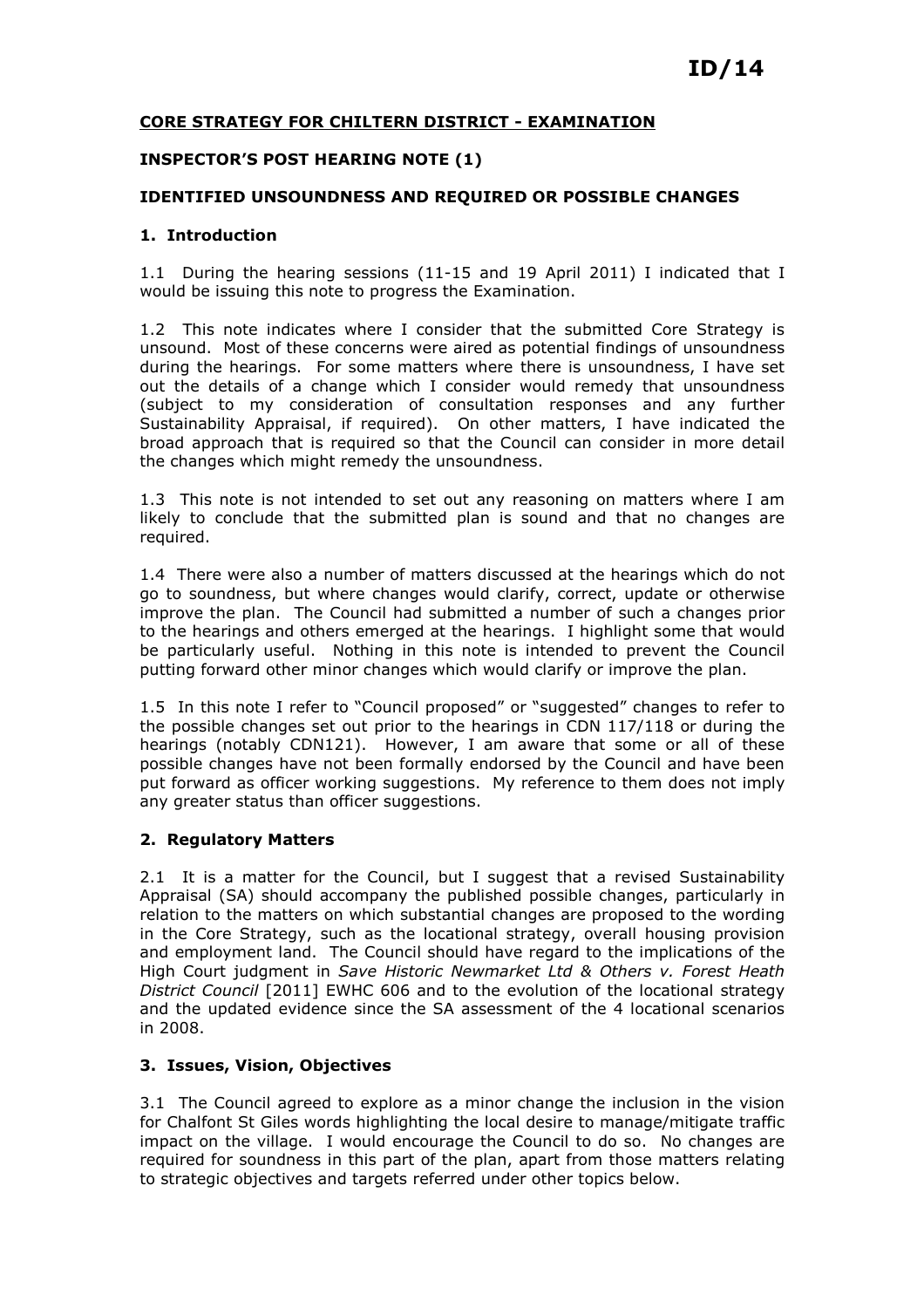### 4. The Locational Strategy

4.1 The submitted plan is unsound because the explanation of the strategy set out in paragraphs 7.3-7.5 is not what the Council actually intends the strategy to be, is inconsistent with decisions made by the Council after September 2008 and is inconsistent with the wording of policies CS1 and CS2. Furthermore, policy CS2 gives a misleading impression of where development will actually take place (given the other policies in the plan). Significant Council suggested changes are set out in CDN117 to both the text and CS1 and CS2. As this unsoundness largely arises from a failure of the document to reflect what the Council had previously decided, the Council itself should seek to identify the changes which would remedy this unsoundness.

4.2 At the hearings, the Council tabled a suggested summary wording of the overall strategy in CDC/15. This appears to be a fair summary of what the Council actually intends, but is nonetheless a substantial change from the words in the submitted document. It is now appropriate for the Council to pursue this expression of the strategy as part of the changes for consultation. I focus below on the consequences/implications of doing so.

4.3 The suggested paragraph (CDC/15) on its own would be an inadequate explanation for the locational strategy in the supporting text of the Core Strategy. I suggest that there should be some explanatory sentences or a paragraph of text for each of the main points of the strategy included in CDC/15. The new Topic Paper which I suggest should accompany the consultation changes (see below) could usefully summarise the key stages that resulted in the evolution of the strategy from that which was selected in September 2008 (essentially scenario 3, but with caveats) to that now expressed in the other policies of the submitted plan and summarised in CDC/15.

4.4 In so far as the text in CDC/15 is a succinct summary of the Council's intended overall strategy for the district then it could usefully become the policy expression of the strategy in policy CS1. The policy as submitted and as proposed to be changed in CDN117 is only a partial explanation of the overall locational strategy.

4.5 Policy CS2 is unsound because it does not recognise the significant contribution to housing to be accommodated on Major Developed Sites (MDS) in the Green Belt under policy CS7. Bundling these sites in with the main settlements (as proposed in CDN117) does not present a clear picture of where housing delivery is expected. Policy CS2 should include a separate row for the CS7 sites as they are clearly a different type and location for development than the other 2 categories. The overall numbers and breakdown by locations should reflect the points made below in relation to overall housing provision.

4.6 Furthermore if CS1 is replaced by wording which provides a more strategic overview (as in CDC/15) then greater clarity is required in policy CS2 as to where the expected housing will be delivered with respect to the "main settlements" and "villages" (eg within the existing built-up areas) so as to make clear that outward expansion of these settlements is not part of planned delivery.

4.7 For the reasons previously given, the monitoring target for Strategic Objective 3 (75% of all completed dwellings…etc) is an inadequate basis to monitor delivery of the locational strategy. It would be of little use in indicating whether the locational strategy was being complied with. The criterion in relation to bus stops/daily service does not relate to any critical factor relating to the strategy. Greater discrimination in relation to the locational split in CS2 is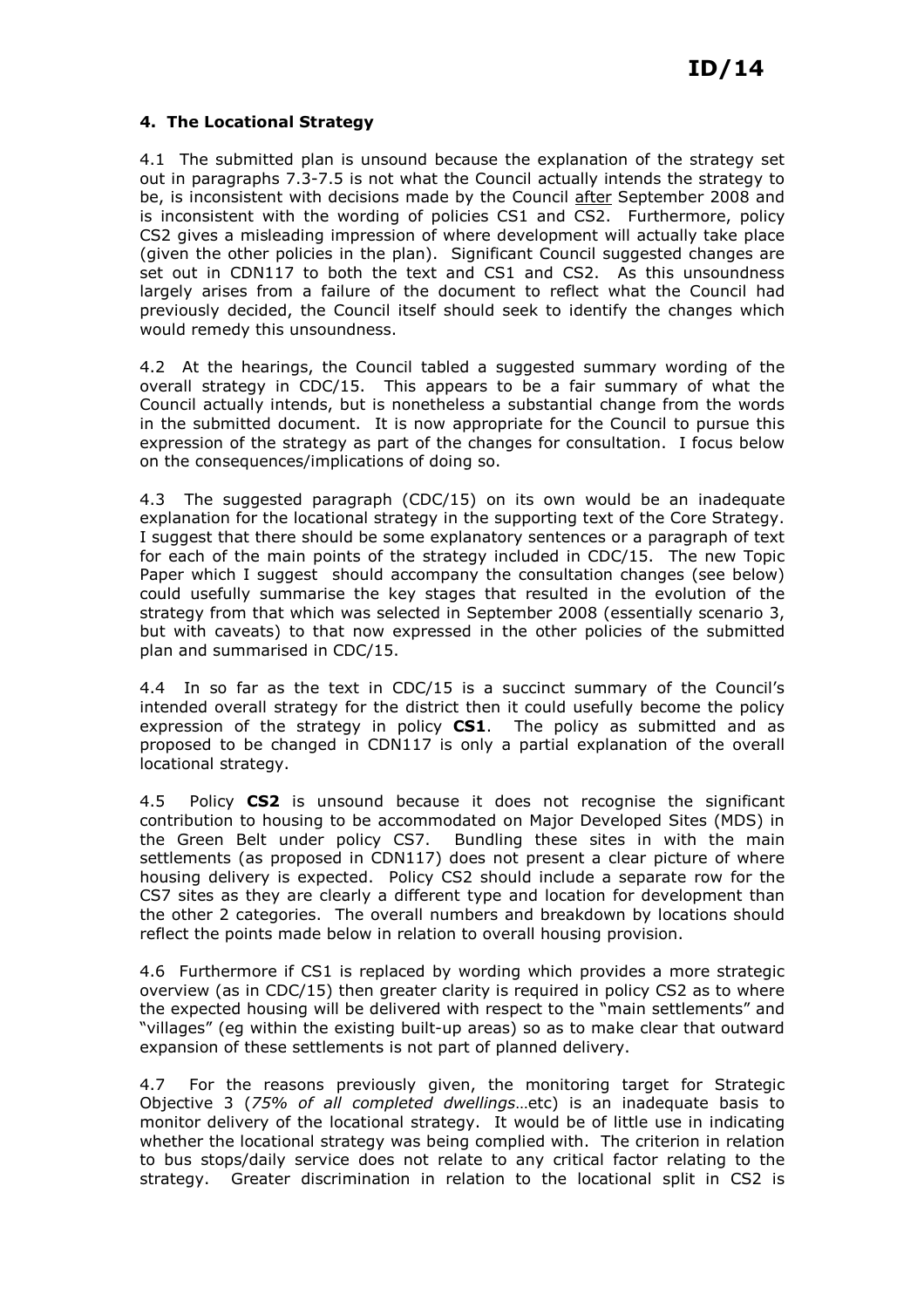required. (This target is also included under policy CS4 and the Council has suggested it for policy CS2 as well). This monitoring target needs to be looked at afresh.

### 5. Overall housing provision and delivery.

5.1 The submitted plan proposes 2,400 dwellings for the period 2006-2026. This is explained in some detail in the text (eg  $4.2.1 - 4.2.9$ ,  $7.1 - 7.2$ ) and this figure is embedded in policy CS2 and is the basis for the target for monitoring the strategic housing objective in section 6.

5.2 Prior to the hearings, the Council had suggested text (CDN117) which proposed a range of 2,550-2,900 as the appropriate level of provision. CDC/14 incorporated this range into CS2 and illustrated the expected consequences for future delivery in a replacement table 2. Given the change of circumstances since the publication of the Core Strategy and the updated evidence published since submission, the Council did not seek to defend 2,400 as sound.

5.3 The submitted Core Strategy is unsound in relation to housing provision of 2,400. The starting point for considering provision should be the 2,900 dwellings required in the District by the Regional Strategy (RS) - the South East Plan (SEP). The proposed provision is substantially below this figure and is not justified by robust evidence. In the context of the Council's actual strategy, housing land supply is not so constrained as to preclude the delivery of more than 2,400. The figure in the submitted plan is sufficiently below the requirement in the SEP as to call into question whether the plan is in general conformity with RS, as required by the Regulations. Substantial changes are therefore required to remedy this unsoundness.

5.4 The evidence of a very substantial need for affordable housing (as set out in the SHMA CDN51/52) weighs significantly in favour of increasing housing delivery. Although there is evidence that household formation over the plan period may result in a greater demand for new housing than the figure in the SEP, I do not consider that provision above the regional requirement is required for soundness, particularly bearing in mind the constraints on development in the district and that the district is, accordingly, not an identified growth area. The recent Ministerial Statement Planning for Growth and related announcements do not suggest that there should be any weakening of existing national policy in relation to development in the Green Belt and AONBs.

5.5 In relation to the Council's evidence on housing supply and delivery (principally CDN113, 114, 115/115a and CDC14), I consider that the following components are not robust and that revised figures should be used (and explained in the suggested Topic Paper).

5.6 Firstly, unidentified small sites (below the threshold of the SHLAA). Whilst a contribution from these can reasonably be included in the supply for years 11-15, the past annual average rate of delivery (49 dwellings - table 2, CDN113) is not a robust guide to their future contribution. Given that: garden land is no longer defined as previously developed land; that an affordable housing contribution will be required from such sites for the first time; and the general uncertainty with predicting circumstances in 10 years time, some discount on the past average is necessary. I would suggest a 20% reduction unless, on reflection, the Council considers that it should be more. The CS will have to include a definition of these sites as some of the assumed contribution will no longer meet the definition of windfalls in terms of the footnote in PPS3. Small sites will also contribute to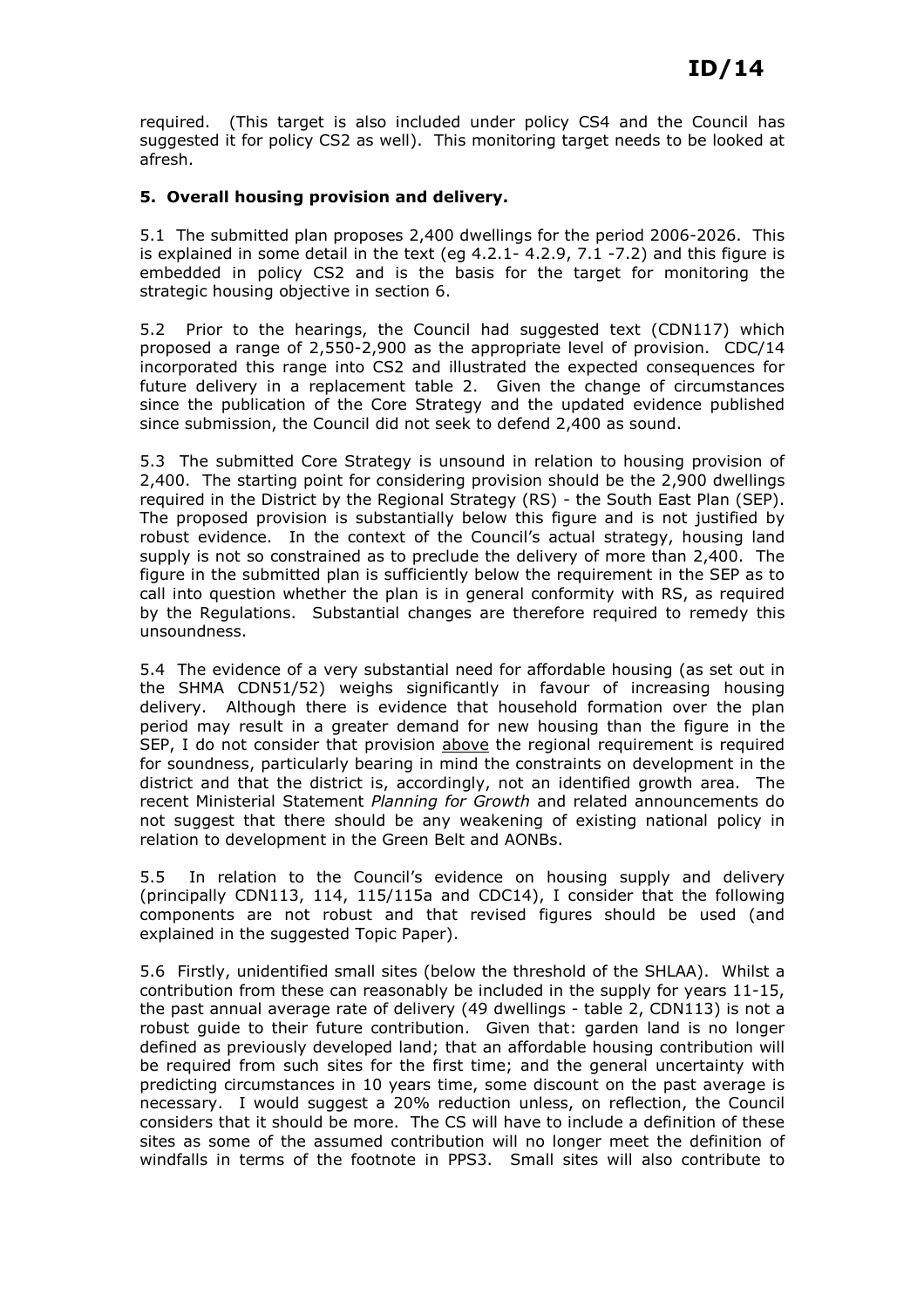housing provision before year 11, but can only be counted as part of the supply when permissions have actually been granted.

5.7 Secondly, the delivery from the strategic allocations and MDS housing sites. Assumed capacity on the Amersham and Wycombe College site in Chesham (CS6) is 57. As there is no evidence testing this against the necessary criteria in Annex 2 of PPG2, a more cautious approach is required. For the purpose of assessing housing delivery a figure of 40-50 would seem more reasonable, but this is not suggested as a cap on what might eventually be achieved.

5.8 Thirdly, the delivery from the SHLAA sites. The latest SHLAA (CDN115) identifies sites with capacity estimated at between 901 and 1,269 dwellings, depending on the density assumption used in assessing site capacity. With only a few exceptions, the SHLAA sites are sites in multiple ownership, involving parts of many rear gardens and/or sites of existing dwellings. There is no specific information about the intentions of the landowners. No SHLAA site is required to support housing delivery within the first 5 years (up to overall housing provision of 2,900). Accordingly, the relevant test from PPS3 (paragraphs 55 & 56) is whether the SHLAA sites can reasonably be considered as "developable" in years 5-15.

5.9 The multiplicity of ownerships and the lack of any indication of future availability raises a question mark over the developability of individual sites. But it would not be justified to ignore the likely contribution from such sites over the plan period. Housing has been delivered on these types of sites over the years in Chiltern District and the Council's evidence (CDN114, paragraph 3.1.9) shows that, even during the recession of the past 3 years, 100 dwellings have been built on residential garden sites identified in the SHLAA. A reasonable approach is to rely only on a proportion of the SHLAA sites contributing to supply. The Council suggested (CDN114, paragraph 3.1.10) that the actual housing yield from the SHLAA sites could be between 400 and 676 dwellings (45%-75% of the minimum capacity figure). This minimum figure for expected delivery was the reason for the proposed floor in the Council's suggested range of 2,550-2,900.

5.10 I am not persuaded that the minimum expected delivery has to be as low as 400/45%. The Council's assessment is based on the lowest figure where capacity of a site has been suggested as a range. The density assumptions are generally compatible with the character of the surrounding area and the overall number of expected dwellings on each site is quite modest. This is likely to give flexibility to how, precisely, each site is actually developed. The latest SHLAA assessment has excluded any expected delivery from sites in conservation areas, the existing defined Established Residential Areas of Special Character and additional areas identified in the recent Townscape Character Assessment (CDN112) as areas with "limited" or "very limited" capacity to accommodate change. This avoid sites where new development may be more difficult to assimilate or more controversial.

5.11 Drawing together all the above considerations, planned housing provision expressed as a range which encompasses the SEP requirement of 2,900 is a justified approach, but the floor can (within the terms of the Council's strategy) and should (because of housing needs) be somewhat higher that the 2,550 currently suggested. On the evidence reviewed above, at least 2,650 would be justified. Given the potential capacity in the SHLAA and likely delivery from other sources, such as small sites up to year 11, a maximum figure for housing provision below 2,900 could not be justified. Housing supply will not be significantly reliant on multi-ownership SHLAA sites until years 11-15, so there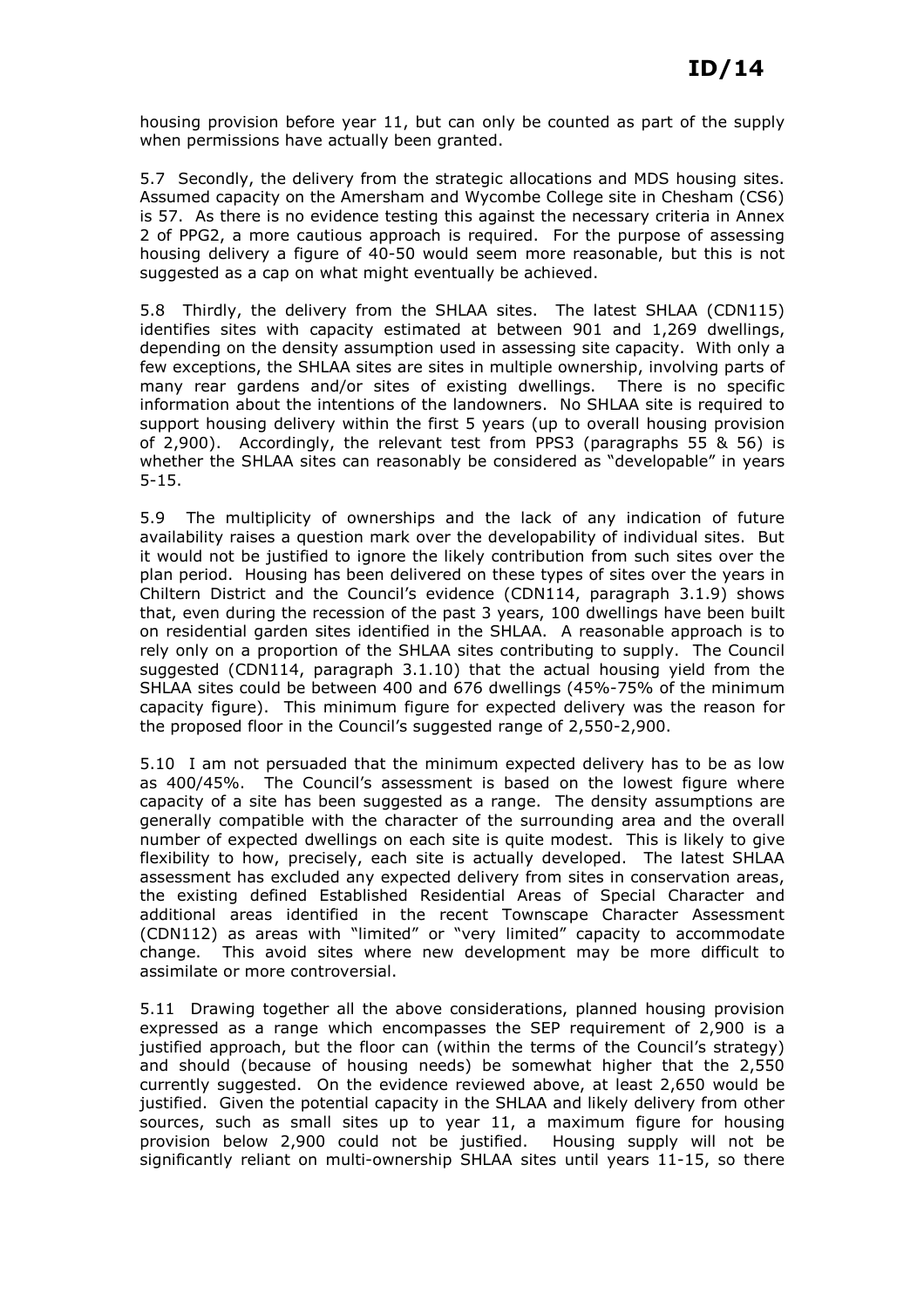will be time for the Council to monitor the take-up of such sites and to take action if assumed delivery is not occurring.

5.12 I therefore invite the Council to ensure that the advertised possible changes includes housing provision in the range of at least 2,650-2,900 and for this range to be reflected in the distribution of housing in the proposed changes to policy CS2 and in consequential changes elsewhere in the document. The proposed changes should include the consequential revision and expansion of table 2 of the CS based on the format in CDC14. However, the revised table needs to reflect the contribution from small sites in years 11-15. I consider that a table of this nature in the CS is a necessary part of making housing delivery effective.

As noted above, monitoring will be an important part of ensuring the effective delivery of the intended strategy. In addition to a revised criteria/target for monitoring the overall locational strategy, I suggest that housing delivery should relate to the delivery of houses against the numbers expected in the different locations and the take-up of SHLAA sites in those locations. The Council should consider what thresholds should trigger a review and action to assist delivery, including, if necessary, a review of elements of the strategy.

5.14 For clarity, it would be helpful if the CS indicated whether or not a selection of SHLAA sites are expected to be allocated in the Delivery DPD, so that the task for that DPD is clear one way or the other.

### 6. Strategic Housing Allocations and MDS Housing Sites

6.1 No changes are suggested at this stage as necessary for soundness. I will await the Council's written comments on the further submission received from Chalfont St Peter Parish Council regarding the Holy Cross Convent Site before indicating how I intend to proceed on that matter.

6.2 Council to consider whether it wishes to introduce additional policy wording or text relating to the objectives for the development on the Donkey Field, Little Chalfont and in relation to parking and changing facilities for the retained playing fields at Amersham and Wycombe College site, Chesham.

# 7. Green Belt

7.1 I am not persuaded that a fundamental review of the Green Belt boundary is required.

7.2 The heading for policy CS23 "Review of Green Belt village boundaries" is confusing since the intention of the policy is solely to review the "village envelopes" of villages wholly within the Green Belt and which would remain in the Green Belt. These are villages covered by saved local plan policies GB4 and GB5. The Council's proposed change to the heading and footnote to the policy clarify the intended limited scope of the policy.

7.3 There is, however, an anomaly in the local plan's treatment of the GB4 and GB5 villages which was particularly highlighted at the hearing on this issue. GB4 allows "limited infilling" in a large number of small groups of dwellings in the Green Belt. GB5 allows "limited residential development" (albeit tightly defined) within a small number of settlements which remain, however, washed over by the Green Belt. PPG2, which has been national policy on Green Belts for many years, explains the appropriate treatment of existing villages in a box after paragraph 2.11. Where infilling only is to be permitted, villages can be washed over or inset (ie excluded from the Green Belt). Accordingly, the approach in GB4 is consistent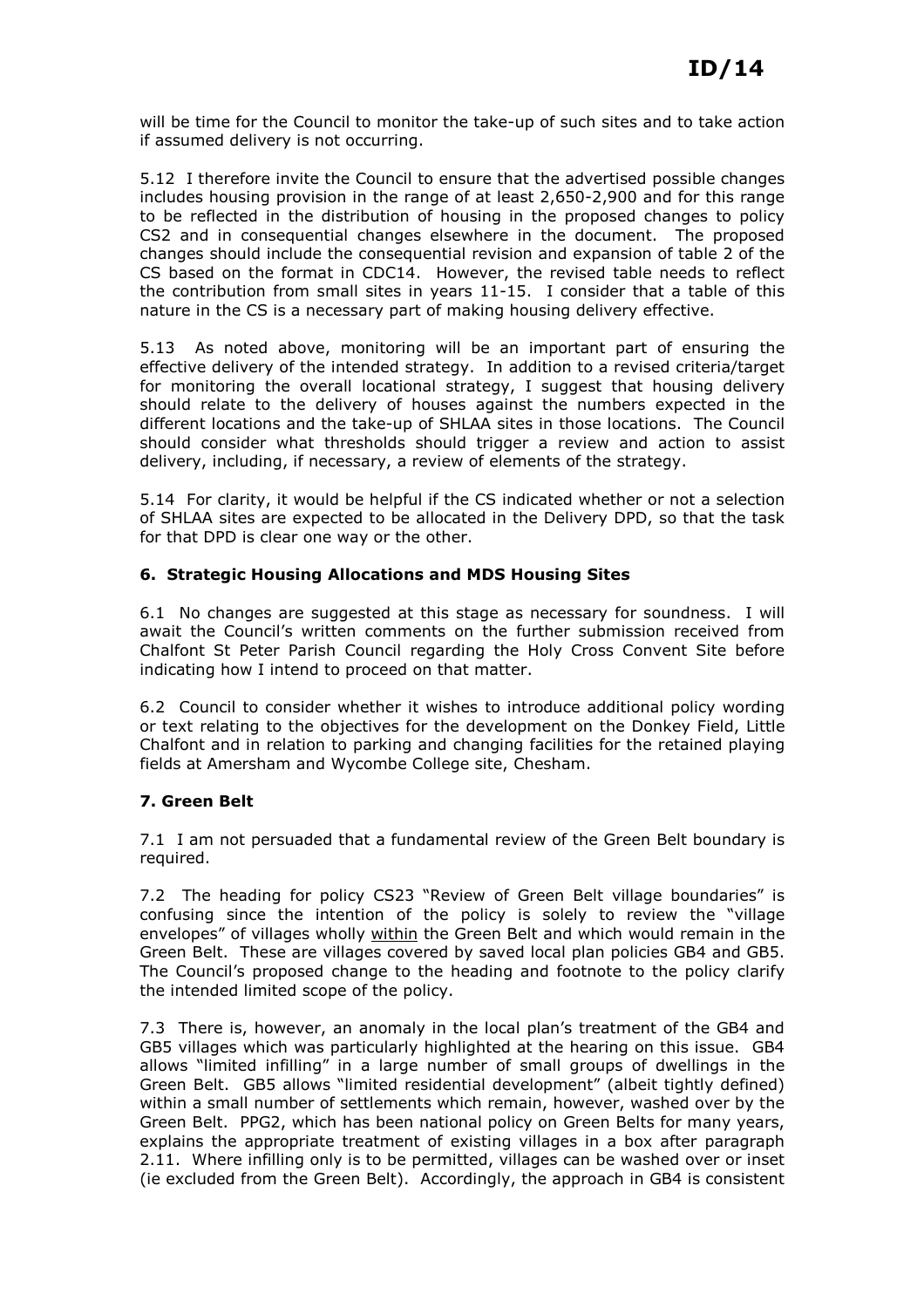with national policy. Where limited residential development is to be allowed, PPG2 states that such villages should be inset – that is excluded from the Green Belt. The GB5 villages, by remaining washed over by the Green Belt, but where limited residential development is allowed, are therefore inconsistent with national policy and I have seen no evidence to justify a different approach.

7.4 Whilst the above inconsistency would seem, at face value, a legacy of the evolution of the local plan rather than a matter concerning the soundness of the Core Strategy, ignoring the implications of this anomaly at this stage, is likely to have unintended or untested consequences when the Delivery DPD reviews the wording of these policies and the relevant boundaries. Paragraph 14.4 of the Core Strategy refers only to Green Belt settlements where infilling is permitted and appears to ignore the fact that GB5 allows something more, namely limited residential development.

7.5 Since none of the settlements/groups of dwellings have been inset, the application of PPG2 during the preparation and subsequent examination of the Delivery DPD may well lead to the conclusion that only infilling should be permitted in all of these areas. By that stage, it would be very difficult to consider, whether any villages should be inset (ie removed from the Green Belt) if the Core Strategy had clearly signalled that no changes to the Green Belt boundary were proposed. The proper consideration of whether limited residential development should continue to be allowed in some settlements would not have been objectively assessed.

7.6 The Core Strategy is unsound in ignoring this anomaly. The Core Strategy is the appropriate place to consider the question: is continued limited residential development (as opposed to only infilling) appropriate for any settlement in the Green Belt? If so, the Core Strategy should signal that any such settlements would need to be excluded (inset) from the Green Belt when the Delivery DPD reviews the boundaries. The Council has not undertaken any review in preparing the Core Strategy of whether any small villages should be excluded from the Green Belt (response to my Q6.7 in CDC7). It would not be inconsistent with national policy to exclude a settlement from the Green Belt (to inset it, in PPG2 terms) if continued limited residential development was appropriate and intended.

7.7 There may be several ways this problem can be addressed sufficient to remedy the unsoundness at this stage. Two suggestions. The comprehensive approach would be for the Green Belt settlements to be assessed now, in the light of the Council's revised expression of its strategy, to determine whether limited residential development is appropriate in any of the locations. If it is, the settlements should be identified and the Core Strategy should make clear that they will be removed from the Green Belt either now or through the Delivery DPD. If no settlements are considered appropriate for limited residential development (but only for infilling) the Core Strategy should make that clear, with the implication that there would no longer be the need for 2 different policies for Green Belt settlements. The evidence on which any such assessment was made would need to be published as part of the consultation on the proposed changes. Alternatively, the Core Strategy could highlight the problem and make clear that the appropriate scale of development will need to be reviewed as part of the Delivery DPD with the consequence that any settlement where limited residential development is appropriate will need to be excluded from the Green Belt and that this would be compatible with the overall strategy.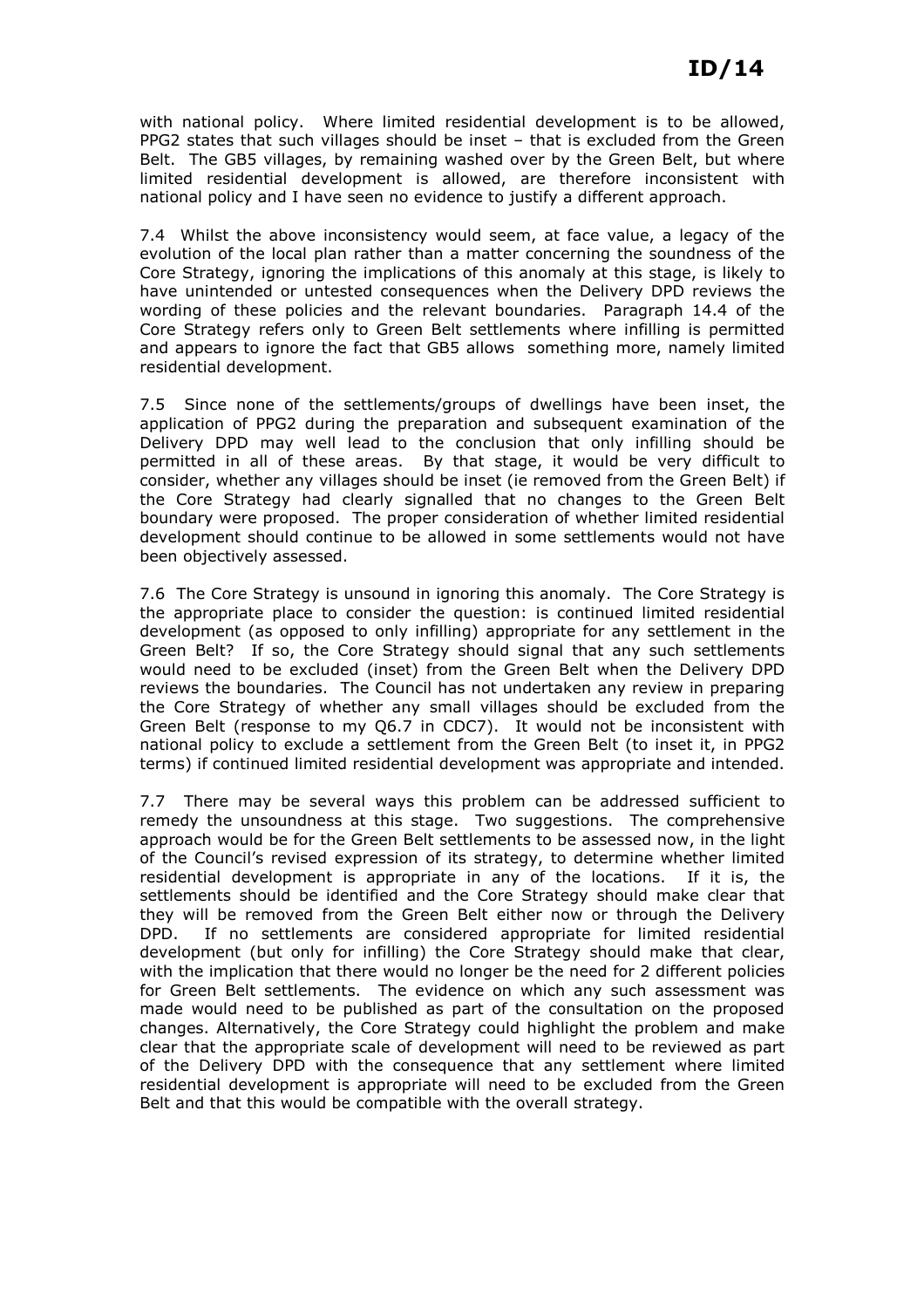### 8. Housing Needs of the Community

### Affordable Housing

8.1 The target for strategic objective 2 is 500 affordable dwellings between 2011 and 2026. The Council's evidence (CDC17) indicates that achieving this target may be very difficult. The considerable need for affordable housing means that a challenging/aspirational target for affordable housing is not unsound. However, the Council should consider a change if it becomes clear that the target is, in practice, very unlikely to be achieved, so as to avoid a misleading impression of intended provision.

8.2 As submitted, policy CS8 is unsound as it imposes an inflexible requirement for affordable housing. Such inflexibility is not justified by the evidence on viability and is inconsistent with the advice recommended in the main supporting evidence, namely: The Affordable Housing Development Economics Study July 2009 (CND031) and 2009/10 Update (CDN082). Consistent with that evidence and advice, the policy needs to embed considerations of viability as an integral part of the policy and sufficient flexibility to ensure that the circumstances of each site and market conditions at the time of the application are properly taken into account. For schemes of 1-4 dwellings, the contribution per new dwelling of 20% of the market value of a 2 bedroom semi-detached house may be unduly onerous and represent a proportionally greater contribution than the provision of one affordable dwelling on site for schemes of 5-7 units.

8.3 The Council proposed some changes to the policy in CDN117. Amended and more substantial changes were suggested in CDN121, including the deletion of the 20% figure in relation to the contribution from schemes of 1-4 units. The suggested paragraph on viability goes some way to addressing the unsoundness in relation to viability, but still does not embed sufficient flexibility. A development which cannot achieve the desired proportions of affordable housing because of justified viability considerations should not automatically be in conflict with the policy.

8.4 There are a number of ways that the policy could be worded to be sound. As explored at the hearing, I suggest that the start of the policy should be reworded: The Council will negotiate to achieve the following targets for the provision of affordable housing. In new developments…. The other changes suggested by the Council should be retained, but in the new paragraph on viability "requirements" should be replaced with "targets".

8.5 Consistent with the need for a negotiated approach, the Core Strategy should not require the applicant to pay for an independent review of the evidence they submit on viability. The penultimate sentence of paragraph 10.5 should be deleted. (This does not, of course, preclude the Council introducing such charges, but it is not justified to make the charge a requirement of the development plan). The last sentence of this paragraph will also need amending or deleting since, where justified, provision below the targets would accord with the policy.

8.6 Given that affordable housing will now be required from schemes of less than 15 dwellings for the first time, it is particularly important to monitor the impact/success of the policy and, if it is not working effectively, to review the approach. This would not be achieved simply be monitoring the percentage of affordable new homes overall (as suggested in CDN117). Monitoring should relate to the achievement of the target percentages for the different scales of development set out in the policy and set a time/threshold which would trigger a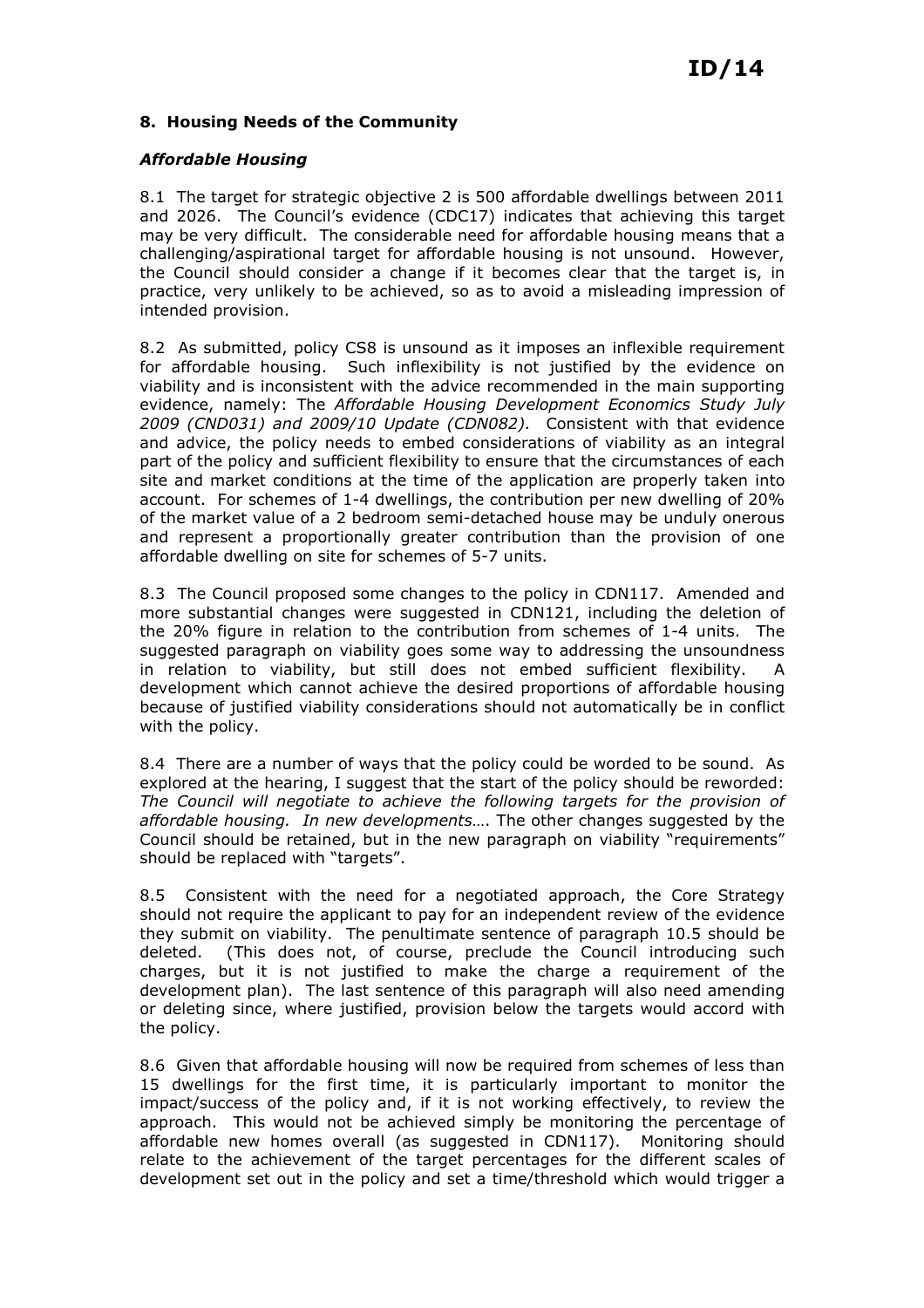review of the policy. Council to consider the appropriate approach. (For example: if within 4 years less than 50% of schemes in any size category have secured the target provision, the policy will be reviewed.)

8.7 Given that the tenure mix (social rent/shared ownership) of affordable housing can have a significant effect on viability, it would be consistent with the above approach for policy CS10, which specifies the preferred mix, to acknowledge this. Flexibility may also be required in the light of local needs and the existing local housing mix. Council to consider a change along the lines of: The appropriate mix in any particular development will be considered in the context of viability and local circumstances.

8.8 Policies CS9 and CS11 – no changes required for soundness.

### Housing for special needs

8.9 Policy CS12 requires a clear, more useful monitoring indicator than "sheltered accommodation" suggested in CDN117. This term, as defined in the Glossary of the CS, does not encompass the different types of needs/accommodation referred to in the Core Strategy and about which the Council have an interest. Council to consider a revised wording for the indicator.

8.10 Policy CS13 requires any redevelopment within the proposed MDS occupied by the National Epilepsy Society (NSE) to be for "medical facilities or residential institutions such as residential care or nursing home". The Council wants to support the continued presence on the site of the NSE and the specialist care and services that it provides. NSE is committed to remaining at this site and has invested substantially in new buildings. However, the NSE made clear that there are parts of the site which are, or will be, redundant, in need of new uses through redevelopment, and for which the NSE has no foreseeable requirement.

8.11 Whilst "medical facilities and residential institutions" reasonably reflect the primary element of the NSE's continuing main use of part of the site, there is no evidence to indicate that these specific uses would provide appropriate opportunities for the redevelopment of the redundant parts of the site. It would exclude, for example, sheltered housing or other older persons housing which could be among uses complementary to the existing activities.

8.12 The policy is too inflexible and is likely to be ineffective in securing the appropriate redevelopment of redundant buildings. The narrow scope of the policy is not justified by the advice in PPG2 Annex C (Future of Major Developed Sites In the Green Belt). The policy needs to reflect the fact that part of the site is likely to continue in its present state (and thus limited infilling may be acceptable in accordance with paragraph C3), but that part is redundant and requires redevelopment (to which paragraph C4 would apply). The scale of any new uses/buildings would be governed by the detailed criteria in C4 and these are likely to considerably constrain the scale of development (and any wider implications). These important limitations further weaken the justification for so narrowly restricting the types of new uses that can be considered.

8.13 To remedy this unsoundness the penultimate sentence of policy CS13 needs to be deleted. Council to suggest any alternative wording in the policy and/or the supporting text which would provide appropriate guidance and flexibility.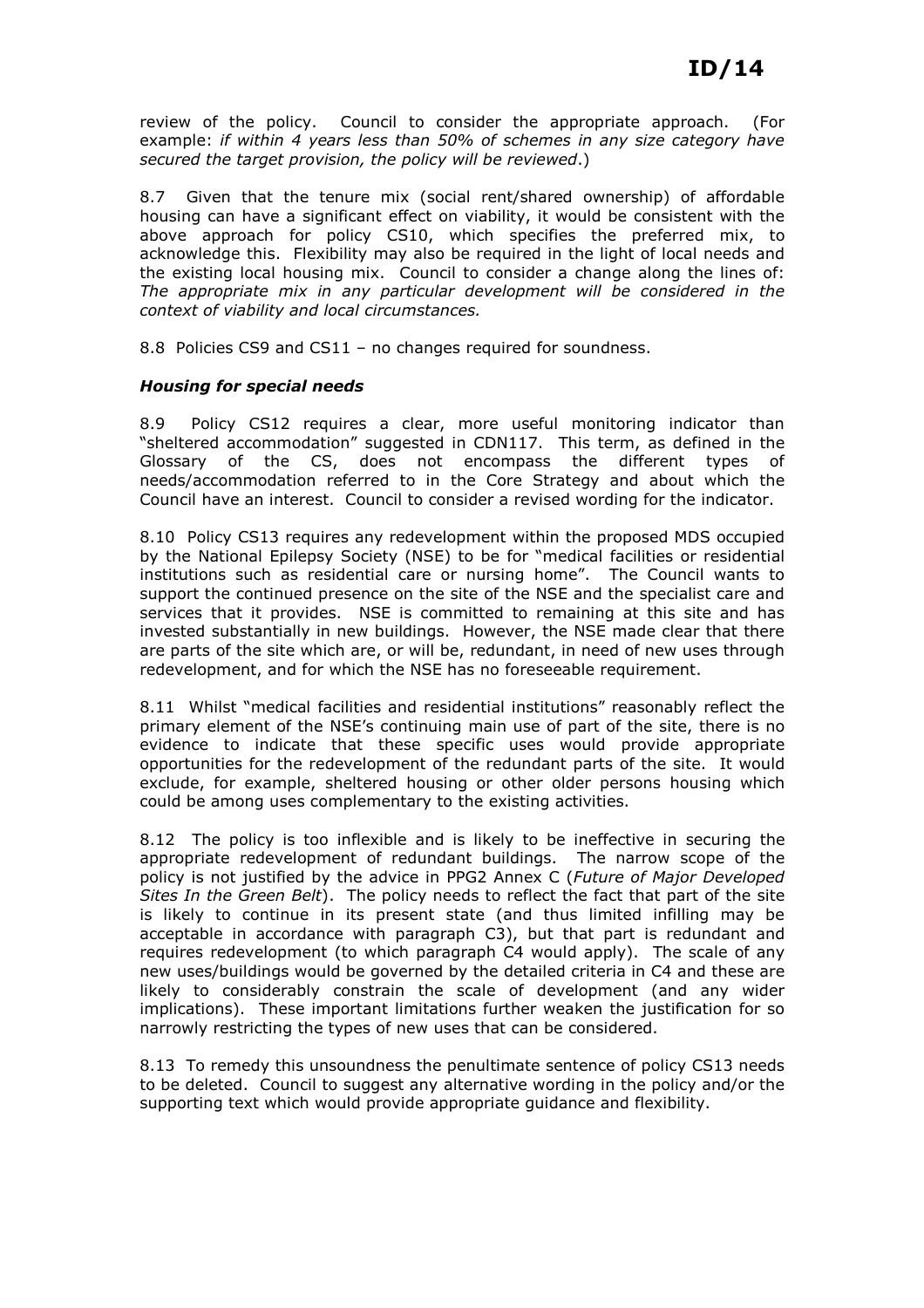#### Gypsies, Travellers and Travelling Showpeople

8.14 I have set out my reasoning more fully on this topic than others because it is a matter where the changes that may eventually be necessary may not be accepted by the Council, but also to assist the Council in proposing any alternative changes or clarification which may address my findings of unsoundness.

8.15 National policy remains as set out in Circulars 1/2006 and 4/2007. But the Government has previously indicated that it considers these to be flawed and that it intends to revoke them to be replaced by "light touch" guidance. On April 13 2011 the Government published for consultation, a draft "Planning for traveller sites". This draft was taken into account by participants at the haring on this matter on 19 April 2011. There was agreement that very limited weight should be attached to the draft because the final form of the guidance is necessarily uncertain. The Council's forthcoming consultation on possible changes will provide the opportunity for any other party to comment on the relevance or applicability of the draft to the soundness of the submitted plan and of the proposed changes.

8.16 Circulars 1/2006 and 4/2007 set out a process whereby the number of new pitches and plots that should be accommodated in each district will be set out in the RS. This process would no longer apply if and when these Circulars are withdrawn. However, the approved SEP does not set out such detail. The single issue partial review of the SEP was intended to provide the necessary figures for each district. This review was the subject of an Examination-in-Public (EIP) in February 2010. Following the Government's proposal to revoke all RSs, the work on this partial review has, in practice, been abandoned. The draft, incomplete, report of the Panel which held the EIP has been made public as a result of a Freedom of Information request. Clearly the report is not being progressed. As work on this previously emerging RS has been abandoned and its proposals have little or no prospect of ever becoming part of the development plan, I consider that they carry little weight. Accordingly, there is no framework within which any redistribution of needs among the districts of the South East Region is likely to occur and needs are most appropriately addressed on the basis of local evidence. This is the approach broadly signalled in the draft government advice.

8.17 The published evidence of need supporting the submitted CS is set out in the Gypsy and Traveller Accommodation Needs Assessment for the Thames Valley Region September 2006 (CDN021) and the Needs Assessment of Travelling Showpeople July 2007 (CDN032). I will refer to the former as the GTAA. This (p199) indicates a need for 21 additional permanent pitches for the period 2006- 2011. This figure includes an estimate for needs from concealed households and from those living in housing, but in need of a site. Whilst these figures have necessarily been based on assumptions, I have not seen any better local evidence for an alternative approach to these hidden needs. It is essential that such hidden needs are recognised.

8.18 From the figure of 21, the GTAA subtracts 8, which is the estimate of pitches that were expected to become available between 2006-2011. Five of these are assumed to be vacancies on the Council (socially rented) sites within the district as a result of the application of an 8% annual void rate. In my experience, there is often little turnover among families resident on long-standing and well-run Council sites, and it is questionable whether during the past 5 years, 5 new families in need of their own pitch in 2006 have been accommodated on the Council sites in the district as envisaged in the GTAA. Whilst this could have been verified by careful monitoring over this period, I have seen no evidence that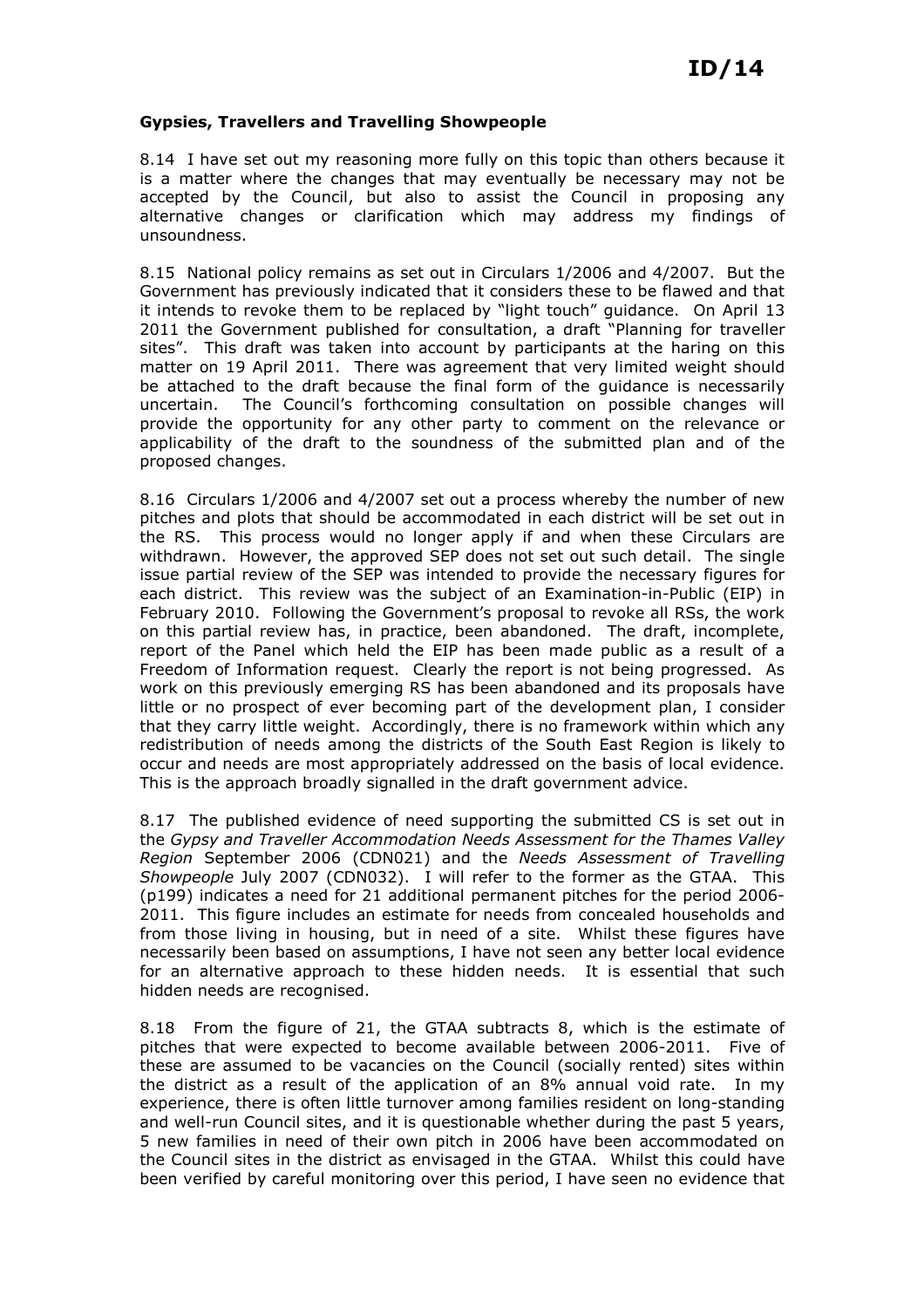5 such vacancies have actually arisen. One vacancy is assumed to arise as a result of an expressed interest in moving to a house by one site resident, but again, it is unclear whether any such vacancy has actually occurred.

8.19 The estimate of need in the GTAA is further reduced as a result of 2 planned local authority pitches. The GTAA indicates that there were 12 authorised Council pitches in 2006. The Core Strategy (paragraph 11.7) notes that there is now planning permission for a total of 14 pitches on the Council sites, an increase of 2 since 2006. Only one of the 2 new pitches has actually been provided (CDC/8 p3). There is no suggestion that any other additional pitches are to be provided on the Council sites. The increase of 2 referred to in the CS, and implied as contributing to supply since 2006, have already been taken into account by the reduction of need in the GTAA. This is erroneous double counting. To avoid the danger of this error occurring again, the 2 planned sites noted in the GTAA should not be taken off need, but included only in the additional provision made since 2006. This currently amounts to only one additional pitch. Accordingly, I consider that the GTAA evidence indicates that needs for the period of 2006-2011 are likely to be in the range of 15-21 pitches.

8.20 The CS (paragraph 11.5) explains that the GTAA was subsequently subjected to a "benchmarking" exercise in the light of national guidance. As a result, there was a substantial reduction in the number of additional pitches considered to be required. The Council now considers that only 9 pitches are needed for the extended period of 2006-2016. This is confirmed in a proposed change (in CDN117). This benchmarking process was carried out as part of the Council's input to the progression of the partial review of the SEP, but there is no evidence/explanation accompanying the submitted CS of why such a considerable reduction from the figures in the GTAA is appropriate. On this basis, I cannnot consider this figure to be justified. The only explanation of this benchmarking process which I have seen is the summary in the draft EIP Panel's report. The report is sharply critical of the outcome of this process. On the evidence before me, it is not justified for the CS to identify a need for only 9 pitches to 2016. To remedy this unsoundness, the last 3 sentences of paragraph 11.5 would need to be deleted and some additional commentary included about the findings of the GTAA.

8.21 The Needs Assessment of Travelling Showpeople July 2007 (CDN032) identifies a need for 21 additional permanent plots for the period 2006-2011. This figure includes an estimate of needs from concealed households. This study also makes an assumption about vacancies arising on authorised pitches, but as there was only one authorised plot in Chiltern District in 2006, applying this assumed vacancy rate makes no practical difference to the outcome. The study is a reasonable assessment of local needs apparent at the time. But neither this assessment nor any other in the South East took into account the needs of any of the 42 homeless travelling showpeople in the South East which are referred to in paragraphs 14.19 - 14.29 of the draft EIP Panel report. Eight of these homeless families are noted in that report as owning land in Chiltern District. In the absence of any regional assessment process, it is difficult to see how the needs of these families will be properly taken into account anywhere. Some of these needs may be a relevant consideration for any further assessment of needs in Chiltern, but the absence of any reference to them in the 2007 Assessment does not undermine the credibility of the study for this district, taken in isolation.

8.22 In the CS (paragraph 11.9), the need for 21 plots to 2011 is noted, but reference is then made to the benchmarking exercise which resulted in needs being reduced to 16 for the period 2006-2016. For the reasons already given in relation to the GTAA, I cannot be satisfied that this considerably reduced figure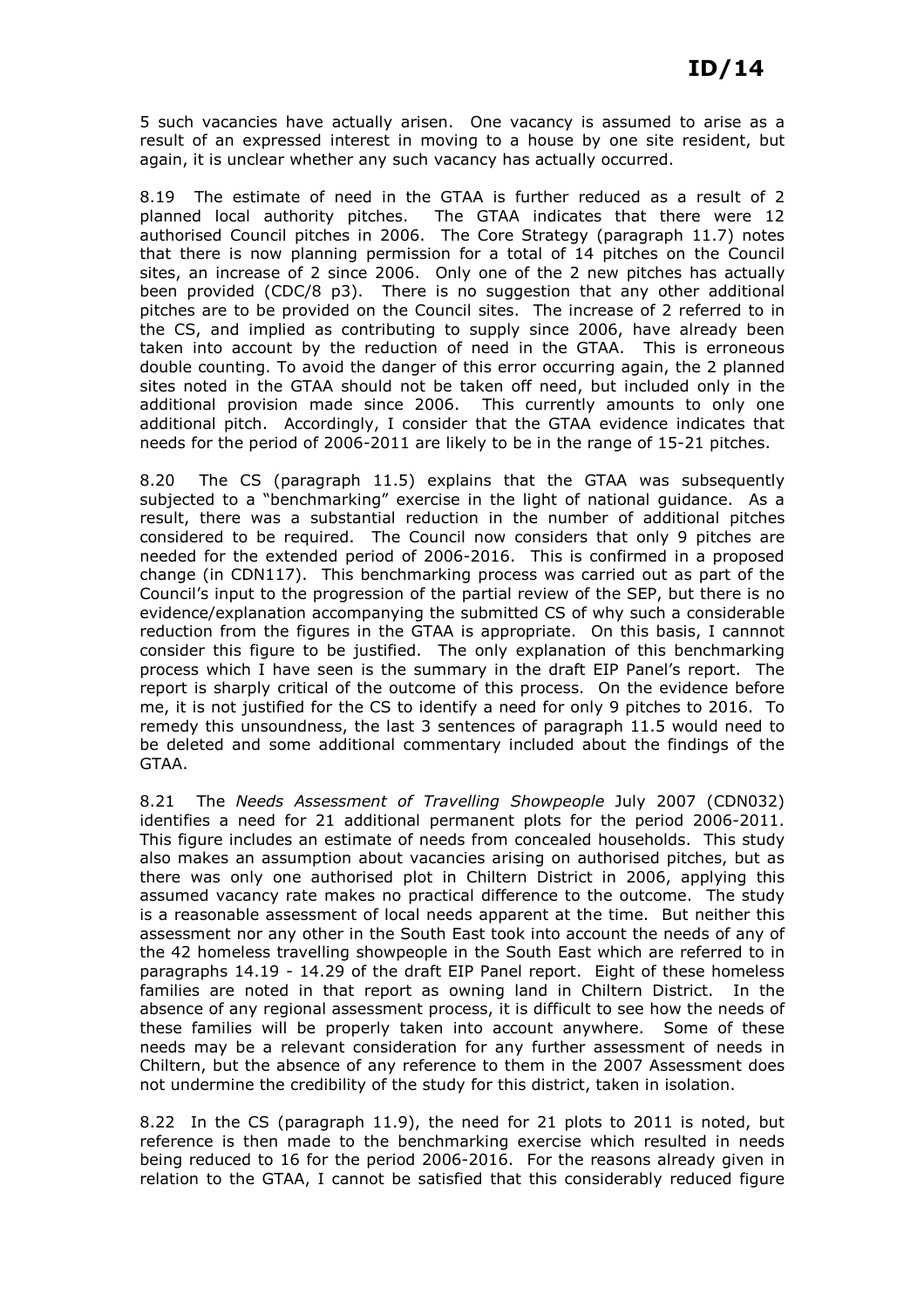for an extend period is justified. To remedy this unsoundness, the last 4 sentences of paragraph 11.9 should be deleted.

8.23 Having identified the need for additional pitches/plots for these 2 groups, Core Strategy paragraphs 11.7 and 11.11 outline what has changed since the base date of 2006 in respect of planning permissions for additional pitches. Temporary planning permissions do not adequately meet the identified need. This is not clearly expressed in these paragraphs, but I do not consider that changes are essential for soundness. Given that there is clearly a material remaining need, even in the context of the reduced, benchmarked need relied on by the Council, it is confusingly ambiguous for the plan at 11.12 to say: "any sites which may (my emphasis) be required to provide the additional pitches indicated above …will be allocated", since additional permanent pitches are clearly required (to 2016) and further pitches may be required to 2026. I propose an amendment to this sentence to clarify the circumstances in which allocations will not be required.

8.24 I turn now to policy CS14. To be sound this needs to be effective in ensuring that sites will be found to meet the identified needs. The policy as submitted is unsound. In summary, the reasons are:

- The policy is ambivalent as to whether sites will be allocated even when there is a need.
- The policy indicates that even when acceptable under the policy criteria, permissions may be temporary pending the adoption of the Delivery DPD. This is unjustified. Temporary permissions are a consideration only where there is combination of factors, namely: conflict with policy, a clear need, and a likely change in planning circumstances in the foreseeable future.
- There is an unjustified emphasis (signalled by the ALL in the policy) on all the listed criteria being met. This approach is not applied to any other policy in the plan.
- The preclusion of sites from the AONB is a more restrictive approach than would apply to other forms of development in the AONB, to which policy CS22 would be applied.
- The approach to the Green Belt is inconsistent with the approach to residential infilling in small settlements under local plan policies GB4 and GB5.
- There is no evidence to suggest that deliverable sites (eg suitable, achievable, affordable) can be identified within the terms of the policy to meet the identified needs. In particular, there is no evidence to suggest that deliverable sites will be found outside the Green Belt, given that any potential gypsy/traveller sites within the non-GB settlements would be competing with higher value housing and other developments.
- No criterion relates to the adequacy of living conditions for future occupiers of the proposed sites.

8.25 In the light of the concerns I expressed prior to the hearings, the Council suggested substantial changes to the policy in CDN121, including the deletion of all the criteria other than the text on the Green Belt. I welcome the suggested clear emphasis that sites will be allocated. But this is limited by the introductory comment: "where the Council has identified the need…" This is too tentative given that needs have already been identified for the short term, let alone for the whole plan period.

8.26 The suggested wording would still imply a difference in treatment between a single family pitch/plot and a single dwelling in the Green Belt villages. There is no justification for this difference. More fundamentally, in the absence of any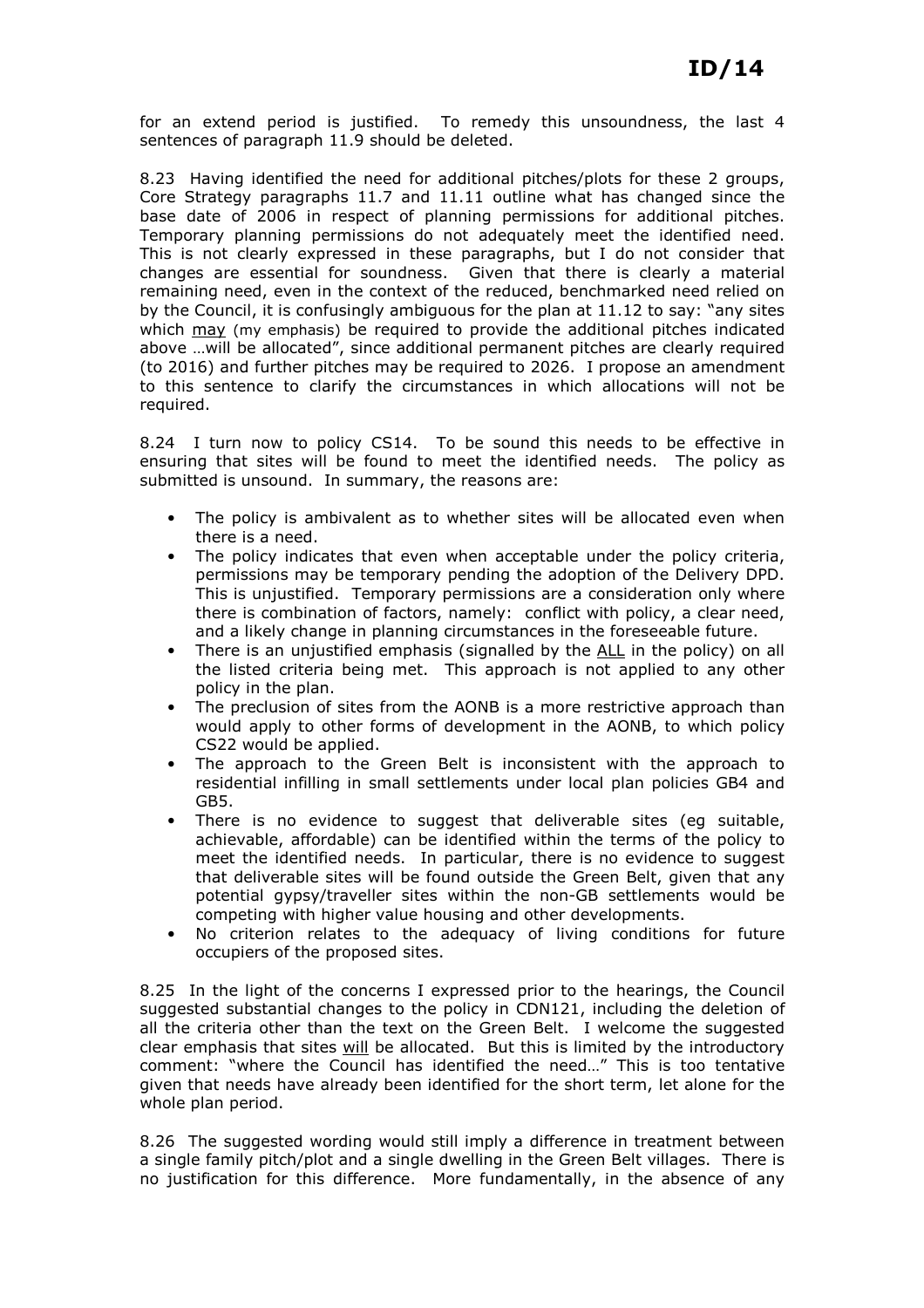evidence to suggest that deliverable sites can be found within the non-Green Belt settlements, it would seem inevitable that sites will have to be allocated in the Green Belt. This is the difficult strategic decision which the Core Strategy should acknowledge, paving the way for delivery in the Delivery DPD. The retention of most of the text of the former criterion d) implies that the only possible sites in the Green Belt might (in very special circumstances) be those with temporary planning permission. The consideration of sites for allocation in the Green Belt via the Delivery DPD need not be confined to those sites. Very special circumstances would remain the necessary test for any planning application in the Green Belt not on an allocated site. I therefore invite the Council to consider a further revision, drawing on CDN121.

8.27 Accordingly, as part of the forthcoming consultation process, I request the Council to advertise the following possible changes (to be set out in the conventional manner):

- CS paragraph 11.5, delete last 3 sentences of paragraph;
- Add at the end: The GTTA assumed that by 2011 five vacancies would have arisen on the Council-owned sites in Chiltern and one vacancy as a result of a desired move into housing. But there is no evidence to indicate that any such genuine vacancies for families in need have actually occurred. The identified need was reduced by 2 planned pitches, but these are included in the supply referred to below.
- CS paragraph 11.9, delete last 4 sentences of paragraph.
- CS paragraph 11.12: delete first sentence and add: Unless all identified needs have been provided for as a result of development management decisions resulting in suitable and deliverable sites to meet the respective needs for pitches for gypsies and travellers and plots for travelling showpeople, the Delivery Development Plan Document will allocate sufficient sites to meet the remaining needs.
- Policy CS14 to be further revised to remedy the unsoundness identified above.

8.28 If the Council wants to provide any further justification of the needs set out in the submitted plan, the evidence would have to be published as part of the consultation process, with an invitation for comment.

# 9. Economy

9.1 Policy CS16 is unsound because it lacks flexibility to ensure that sites which are protected for employment use have reasonable prospects of remaining in useful employment use or of being brought back into employment use through new development. It is not compliant with national policy in PPS4. The policy also does not clearly explain how it is intended to relate to the saved employment policies in the Local Plan particularly E2 and E3. CS16 is intended to replace Local Plan policy E4 which protects small employment sites not covered by the E2/E3 designations, but lacks flexibility for the varied circumstances of such sites.

9.2 The Council has clearly felt constrained in its approach to employment land by the statement in the South East Plan (paragraph 25.17) that: strong protection for existing employment land in Chiltern district should be maintained unless new land is substituted. As the Council's strategy does not propose new land for employment, the Council has considered it necessary to protect all existing employment land. The SEP statement is an important starting point, but needs to be considered in the light of more up to date evidence and the intended (if unstated) positive outcomes of protecting employment land. The approach in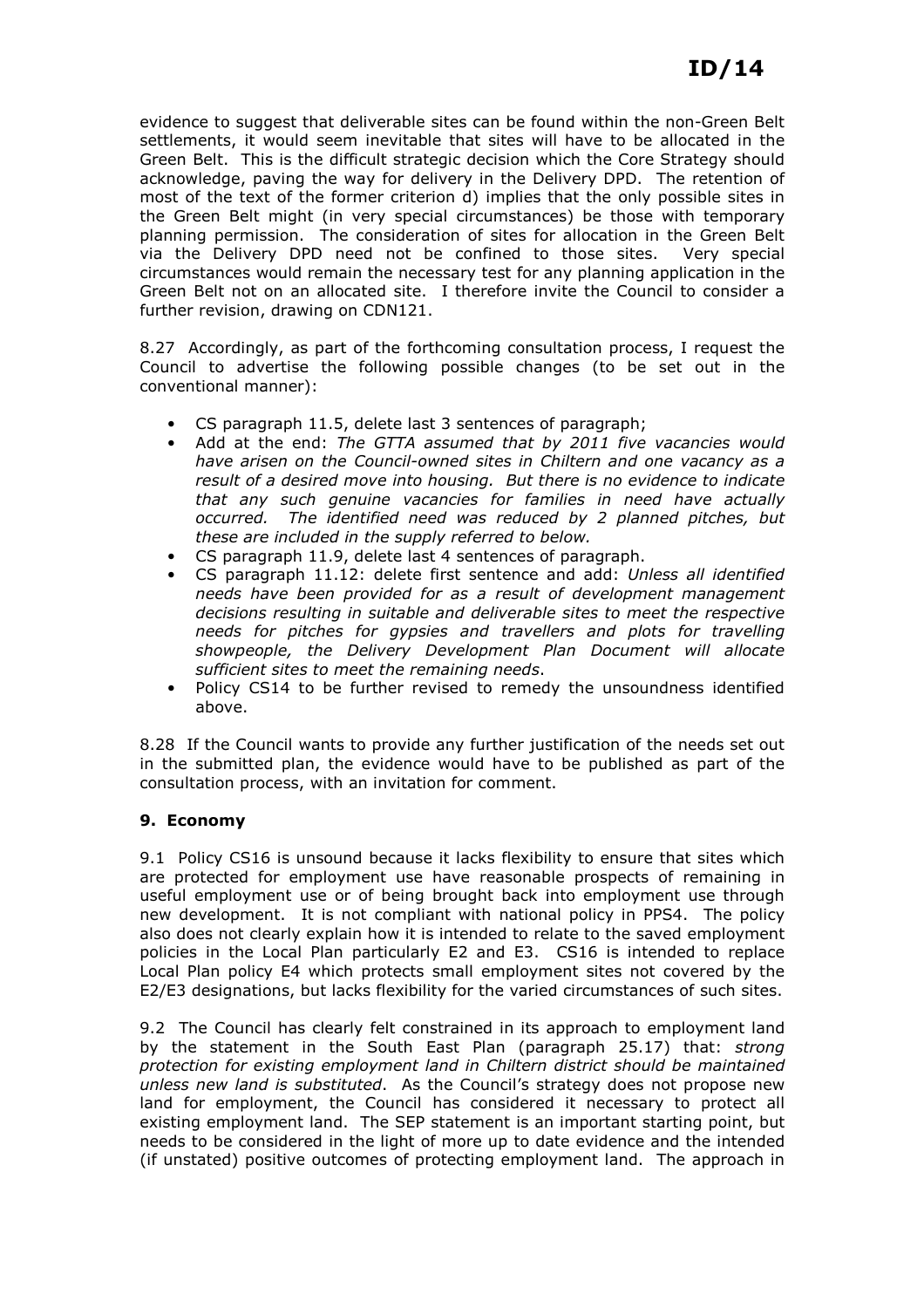the SEP was developed in the context of an economic boom and was supported by the evidence of the Buckinghamshire Employment Land Review 2006 CDN20.

9.3 Recent evidence (CDN96 & CDN119) indicates a large number vacant of employment premises. There are also a significant number of cleared employment sites which have been awaiting redevelopment for some time. In the representations received on this policy and among the diverse interests represented at the hearing session on this matter, there was a strong consensus that, particularly in Chesham, there was a need to review which sites are retained for employment use, including small non-designated sites. It appears that a considerable restructuring of employment activity has been underway in Chesham in recent years, resulting in considerable loss of active employment uses, with very limited market interest in such sites. The consensus view was that the lack of development interest in relation to some vacant/cleared sites in the town was not solely the result of the recession. The number of vacant sites and premises may well serve to discourage new investment in sites which might otherwise be attractive to the market.

9.4 There is sufficient evidence to indicate that a more flexible approach is necessary. The appropriate policy approach needs to be set within the context of clear objectives which should be related to positive outcomes (eg diverse/thriving economy, provision of new jobs). The present strategic objective 4, related target and policy CS16 essentially say the same thing (no net loss of employment land) and are not focussed on achieving positive outcomes. The stated objective could be achieved and the policy complied with whilst the number of vacant units and vacant sites increased over the long term, which would be a perverse outcome and contrary to the underlying, unstated, aim of the Council and the statement in the SEP. In all these circumstances, a more flexible approach would not take the plan out of general conformity with the SEP.

9.5 A suggested change by the Council would add a footnote in the Core Strategy to indicate that the Delivery DPD would review the areas designated under policies E2 and E3. Whilst this is an important step towards greater flexibility its scope would be constrained by the wording of policy CS16.

9.6 The Council needs to respond to the above unsoundness in a comprehensive way. A new strategic objective and target needs to be set out based on positive local outcomes in relation to economic activity and jobs. (The Summary of the District Vision in Appendix 1 of the plan needs correcting, as acknowledged by the Council, by deleting the reference to "better balance etc"). The overall structure and content of policy CS16 needs to be revised to include consideration of:

- An overall aim eg the long tem retention of a portfolio of employment sites and premises which are attractive to the market and will provide a range of jobs to meet local needs.
- Promoting renewal and more efficient use of employment land.
- Indicating that the designation of land under saved policies E2 and E3 will be reviewed as part of the preparation of the Delivery DPD to ensure that such designations remain fit for purpose, with good prospects of providing jobs over the lifetime of the CS. The supporting text should explain the basis for such reviews.
- Prior to the completion of the above review, set out the basis on which changes from B class uses to other employment uses or from any employment use would be considered (to embody at least the limited flexibility included in the policy and intended – but not achieved - in the Council's suggested changes).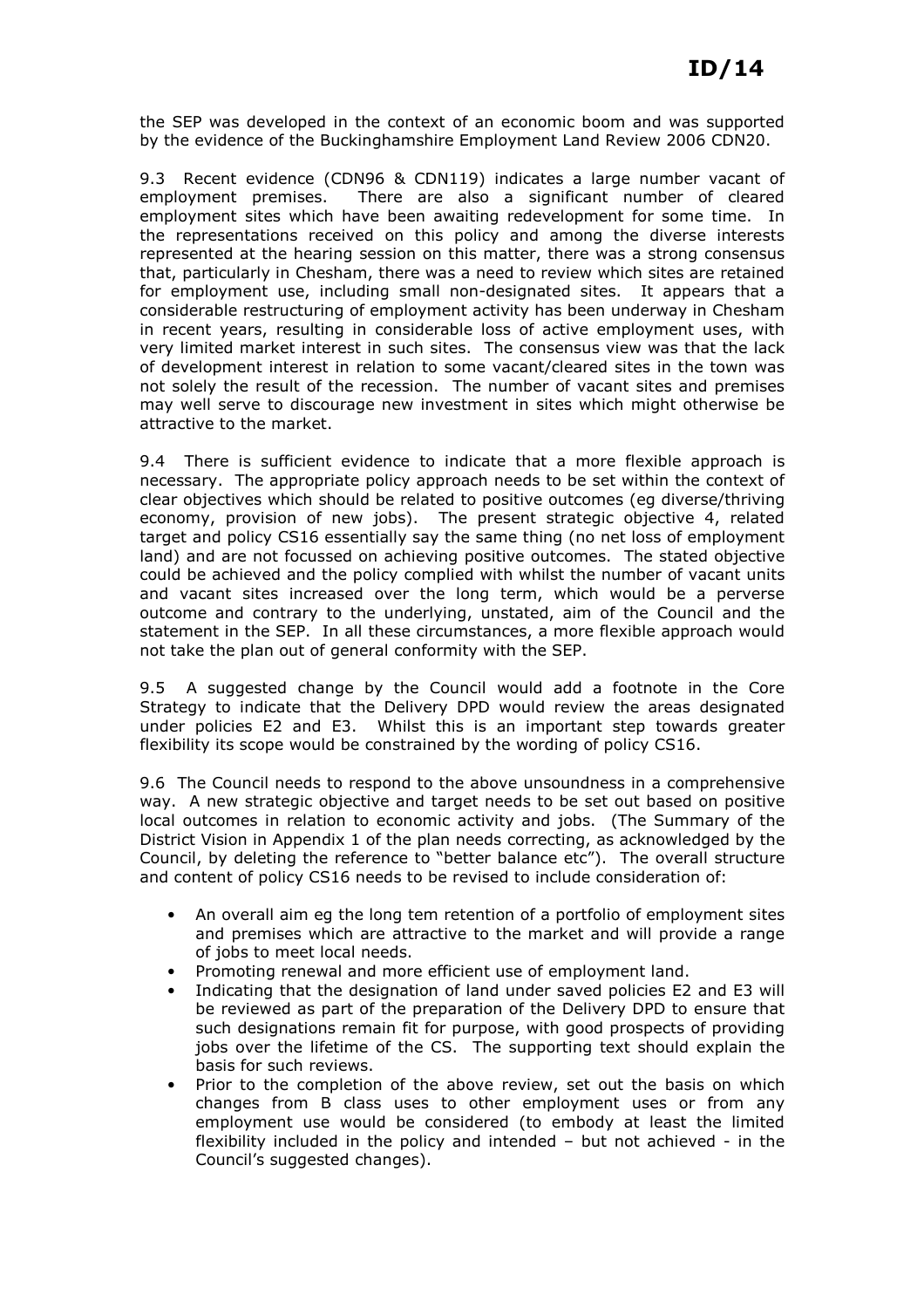- Consideration of the role of mixed use proposals in facilitating redevelopment and achieving new, more suitable employment premises.
- The permanent policy approach for small, non-designated employment sites (ie the replacement policy wording for saved policy E4 which it to be superseded) embodying flexibility especially for sites which are unsuitable in physical/environmental terms or in market terms, for continued employment use.
- Any other elements dealing with particular types of premises/ circumstances.

The supporting text will need to be reviewed to be consistent with and help explain the scope and implementation of the new clauses in the policy.

9.7 Policy CS19 Supporting the Rural Economy is unsound because it has confusingly combined elements relating to the rural economy generally with particular matters only relevant to farm diversification. This unsoundness would be remedied by the changes suggested in CDN121 and these should be pursued.

# 10 Infrastructure

# Key Diagram

10.1 The Key Diagram shows an "Improved Rail Link to Chesham". This does not relate to any proposal in the Core Strategy and is not mentioned in Appendix 7 - Draft Infrastructure Delivery Schedule (DIDS). There appears to be no specific proposals for improvement. Accordingly, the notation should be deleted from the Diagram. (This should be included as a significant change.)

10.2 The Key Diagram also shows "Improved Traffic Route Through Chesham". The Council confirms that this relates to the Congestion Management Corridor in the DIDS and LTP. For clarity, a minor change could helpfully amend the description on the Key Diagram to be consistent with the other references.

# Water Supply

10.3 The Chess and Misbourne rivers flow through the district. These are important chalk streams, but often suffer from low flows, which have adverse consequences for the aquatic habitat. Abstraction for public water supply has an impact on the flows of these rivers. Existing abstraction rates are close to the licensed limits. Additional water demands are likely to be met by the importation of water from other areas. These 2 rivers are included in the Environment Agency's Restoring Sustainable Abstraction programme. The Agency supports the introduction of water efficiency measures as a contribution to management of future water demands.

10.4 Table 1 in the CS, which relates to policy CS4, includes at h) use of water efficiency measures during construction projects and as part of new development to reduce consumption and ensure no detrimental impact on water quality. An embedded minor amendment at submission deletes the reference to part G of the Building Regulations, which currently sets water consumption at 125 litres per person per day.

10.5 All the evidence indicates that there is a strong environmental case for seeking to minimise the level and duration of low flows in the rivers Chess and Misbourne. Part of the necessary steps to achieve this would be minimising pressure for any increased abstraction within the catchments of the rivers and facilitating any opportunities to secure a reduction in abstraction rates. The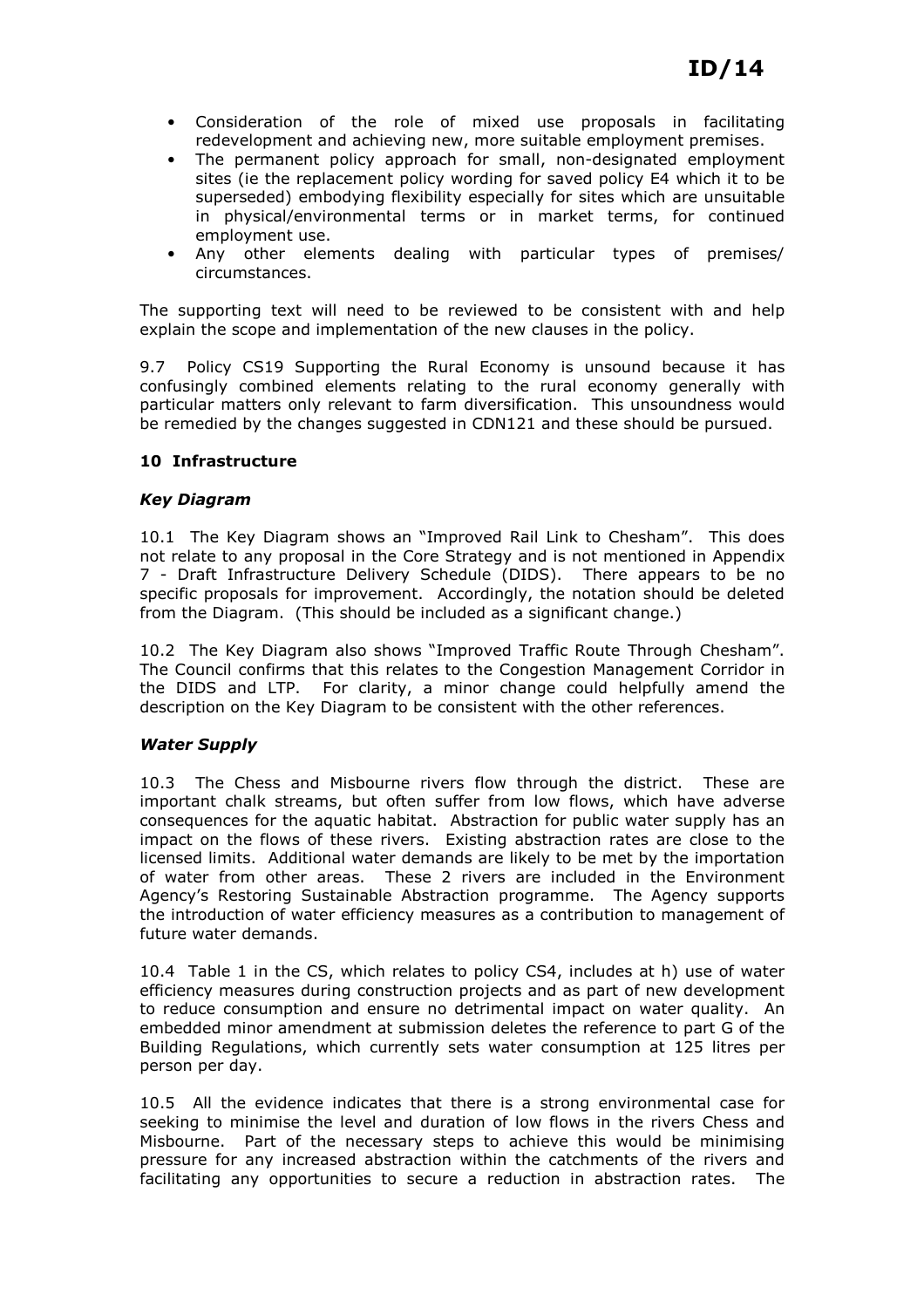Supplement to PPS1 Planning and Climate Change) sets out in paragraphs 30-33 the relevant tests for any focussed local construction standard which is more demanding that national regulations. The evidence would justify the imposition of a local construction standard in relation to water efficiency of 105 litres per person per day. This would be a small, but material step in achieving desirable environmental improvements to these rivers. However, I am not persuaded that such a standard is essential for soundness, such that I should impose it against the Council's wishes. In these circumstances, I only encourage the Council to give consideration to introducing such a change. Any such measure introduced by the Core Strategy could be subject to the caveat that other measures or tighter restrictions may be introduced through national regulations or in subsequent development plan documents and would supersede the standard introduced in the Core Strategy.

### Sewerage and sewage treatment/surface water drainage

10.6 No changes necessary for soundness.

### 11. Progressing the Examination

11.1 It is for the Council to respond to this note in working up changes where I have indicated these are necessary for soundness and to give further consideration to other possible changes which may improve the plan, but are not necessary for soundness. The Council will arrange for appropriate public consultation on all the possible changes, including those it considers are necessary for soundness and those where I may need to impose a change which the Council does not accept. The Council anticipates commencing the consultation in June.

11.2 I suggest that the Council prepare a short Topic Paper to explain the reasons for the proposed changes. Explanation to assist the public and other stakeholders will be particularly necessary in relation to the evolution of the locational strategy; the evidence underpinning housing provision and supply; and the revised approach to the protection of employment land. This Topic Paper need not repeat the detailed evidence set out in earlier CDNs, but should make clear cross references to that evidence and explain any changes. It may be particularly helpful in bringing together strands of evidence set out in a number of documents (including some of the CDC papers for the hearings). This Topic Paper could also assist in shortening my reporting time and report if it is able to bring together the key points of evidence and explain how matters have progressed, post submission. However, I am not suggesting work of a scale which would delay the progression of the Examination.

11.3 My final report will be accompanied by 3 schedules:

- Council's minor changes incorporating all post submission minor changes which are still relevant, excluding any that have fallen by the wayside. These changes would not be referred to in my report, but I would endorse the schedule to enable the changes to be made. This schedule should not include those minor changes in CDN100 which are now embedded in the submitted document. The reference numbers previously given to any such changes should be retained so that their origin is easily identifiable.
- Significant changes accepted by the Council as necessary for soundness.
- Changes necessary for soundness imposed by the Inspector.